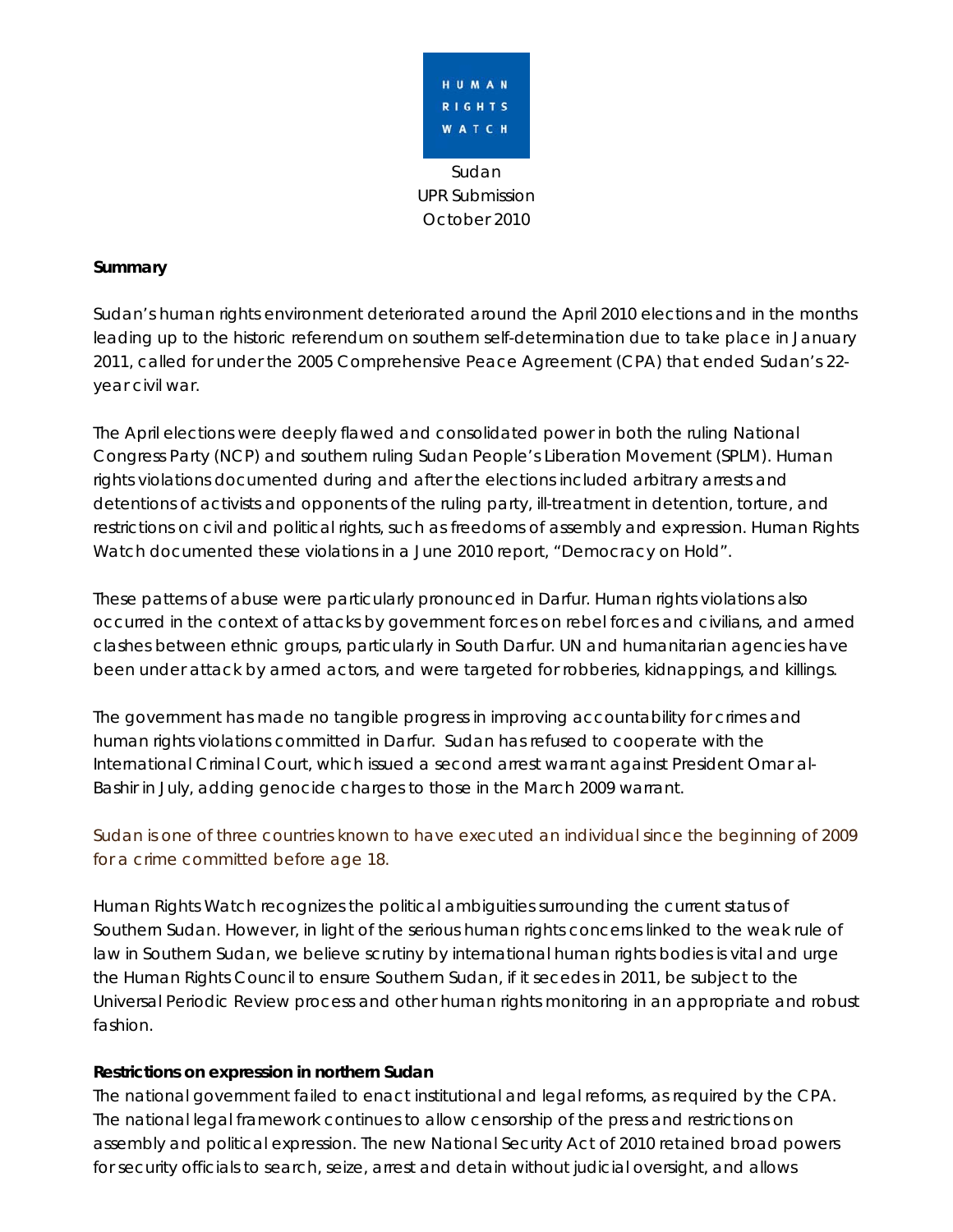detention for up to four and a half months without judicial review. The Press and Printed Materials Act passed in 2009 also confers extensive powers to the government's press supervisory body. The government continued to suppress speech through direct, pre-print censorship, intimidation and arrest of journalists. The post-election crackdown in Khartoum included the May 16 arrest of opposition leader Hassan al-Turabi, head of the Popular Congress Party (PCP) and four journalists from Rai al Shaab, the newspaper affiliated with the PCP.

Censorship increased during the period directly following a rebel attack on Omdurman in May 2008. President al-Bashir publicly declared an end to pre-print censorship in September 2009, but the practice resumed after the April 2010 elections. Officials banned articles that reported the arrests of opposition leader al-Turabi and the journalists, and the escalating violence in Darfur. In the weeks that followed, authorities continued to censor papers through site visits and phone calls to editors – what Sudanese journalists call "remote control censorship" – and shut down several newspapers.

Censored articles included coverage in May 2010 of a doctors' strike over poor working conditions that security forces violently repressed, and the arrest, detention, and mistreatment of at least three members of the strike committee. The doctors were released June 24 after the doctors called off the strike.

Despite a new Press Act, the NCP continues to dominate the press council and use it for political purposes. The council has summoned journalists for articles about Darfur, international justice, and the elections. Although the head of the national security service in early August lifted pre-print censorship in northern states, the repressive policies toward the media have caused many Khartoum-based papers to self-censor. Journalists and civil society across the country continue to report they are not free to speak openly about any opposition to the prevailing sentiment regarding the referendum on southern self-determination, scheduled in January 2011.

### **Restrictions on assembly in northern Sudan**

Security forces used excessive force to suppress peaceful assembly of opposition party members in the lead up to the April elections, notably on two occasions in Khartoum in December 2009, when security forces broke up demonstrations organized by a coalition of political parties, arresting hundreds of people including journalists and parliamentarians. Security forces also prevented free association by denying permission for meetings or by interrupting meetings in the months leading up to the April elections, such as interrupting a voter education event in Kosti, White Nile in December 2009 and confiscating materials and arresting one of the organizers, and refusing permission for a peace-building event in South Darfur in February 2010 and arresting and detaining an organizer for three days. Human Rights Watch also documented incidents of restrictions on assembly in connection with the referendum. For example, on October 10, police and security officials arrested and assaulted civilians who were demonstrating in favor of secession at a pro-unity rally in Khartoum.

### **Arbitrary arrests and detention, ill-treatment and torture**

The 2010 National Security Act, passed in January, retains broad powers of arrest and detention for up to four-and-a-half months, in violation of international treaties to which Sudan is a party. The Act contains legal immunities for security forces, shielding them from prosecution for all acts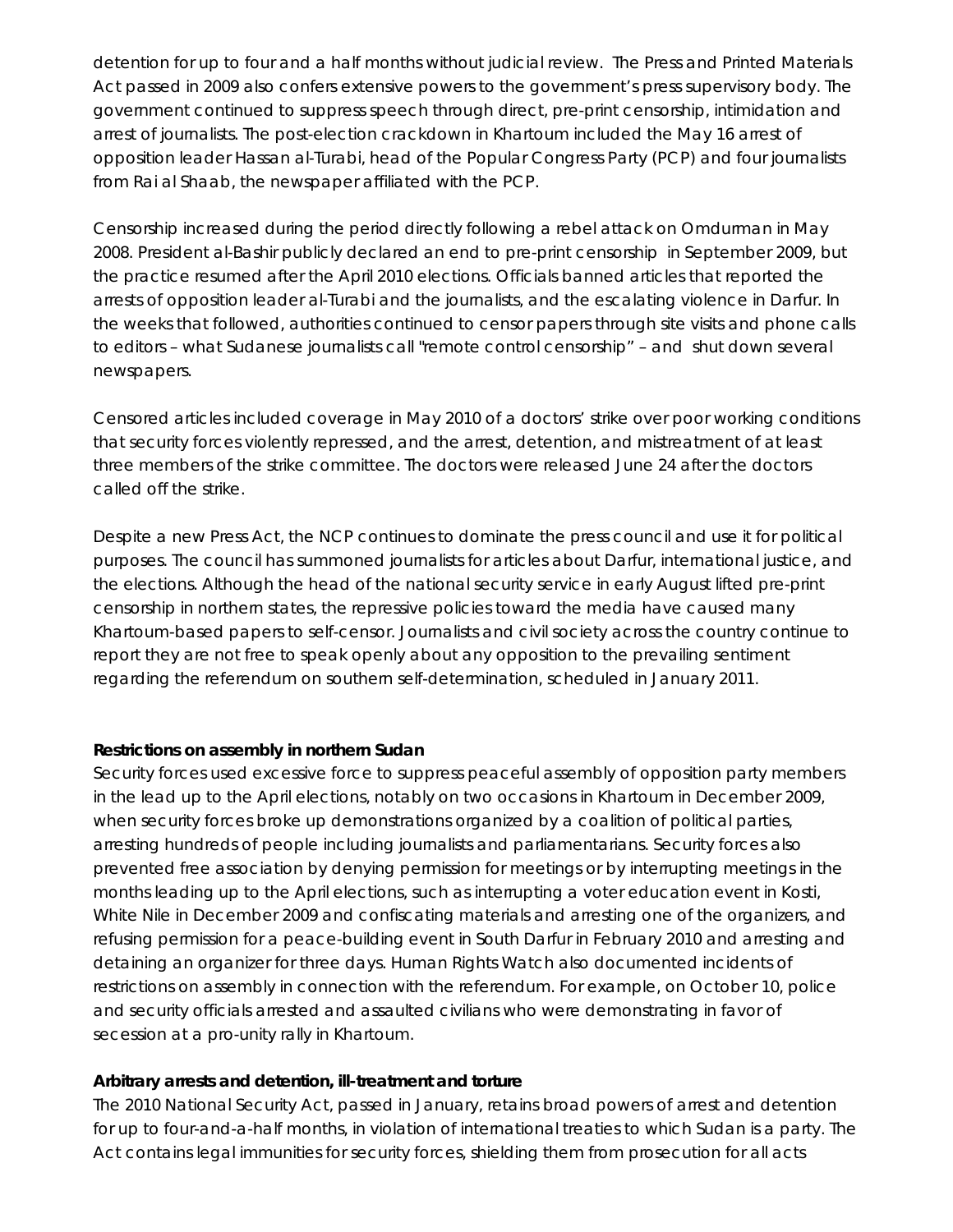committed in the course of their work unless explicitly waived by the director, thus impeding prosecution of human rights violations.

In the context of the elections, the ruling NCP arrested many opposition party members, elections observers and civil society groups. In many cases documented by Human Rights Watch and others, those detained were subjected to verbal abuse, beatings, ill-treatment and torture.

In the post-election crackdown in Khartoum, security forces arrested and detained the opposition figure Hassan al-Turabi from May 15 until June 30 and four journalists from Rai al Shaab, the newspaper affiliated with his Popular Congress Party (PCP). One of the journalists was subjected to electrical shocks while in the custody of the national security. In July, three of the journalists received prison sentences on charges of "attempting to destabilize the constitutional system."

National security forces continued to harass human rights activists and target student members of the United Popular Front (UPF), a student group that the government alleges has links to the Darfur rebel group led by Abdel Wahid al-Nur. Members of the group were subjected to arrest, detention, ill-treatment, and torture. Four UPF members released in July had been in detention without formal charges for more than one year.

In Darfur, nationality security and other authorities arrested and detained activists and political party members opposed to the ruling NCP, or with alleged links to rebel movements. In most cases of arbitrary arrests reported to the United Nations-African Union Hybrid Operation in Darfur (UNAMID), victims also reported ill-treatment and torture. State governors ordered arrests and detentions for prolonged periods, relying on the 1997 Emergency laws. At least four leaders of displaced communities in North Darfur have been in detention since August 2009 with no opportunity to challenge the legality of their detentions.

### **Juvenile Death Penalty**

Sudan is one of three countries known to have executed an individual since the beginning of 2009 for a crime committed before age 18. On May 14, 2009, Sudan executed Abdulrahman Zakaria Mohammed in El Fasher, North Darfur. He was 17 at the time of his trial in May 2007, when he was found guilty of murder and robbery. The UN Special Rapporteur on independence of judges and lawyers reported that the Supreme Court in Khartoum confirmed the death sentence in December 2008 based on two arguments. First, it found that the prohibition of the death penalty for children did not extend to *hodud* offenses. Second, the Court found that the definition of a child should be drawn from the definition of "adult" provided in the Criminal Act, which was that "adult means any person whose puberty has been established by definite natural features and who has completed 15 years of age, and whoever attains 18 years of age shall be deemed an adult even if the features of puberty do not appear." A January 2010 amendment to the Child Act set 18 years as the firm age of majority, thus addressing one of the bases on which the Supreme Court had confirmed the death sentence. Courts have nevertheless applied the death penalty to juveniles in *hodud* offenses, as in an October case in South Darfur in which a court sentenced to death a group of suspected rebels including four minors.

### **Ongoing violation of international humanitarian law in Darfur**

Armed clashes between government and rebel forces continued to cause civilian deaths, destruction of property, and mass displacement. Particularly in clashes with rebel forces in the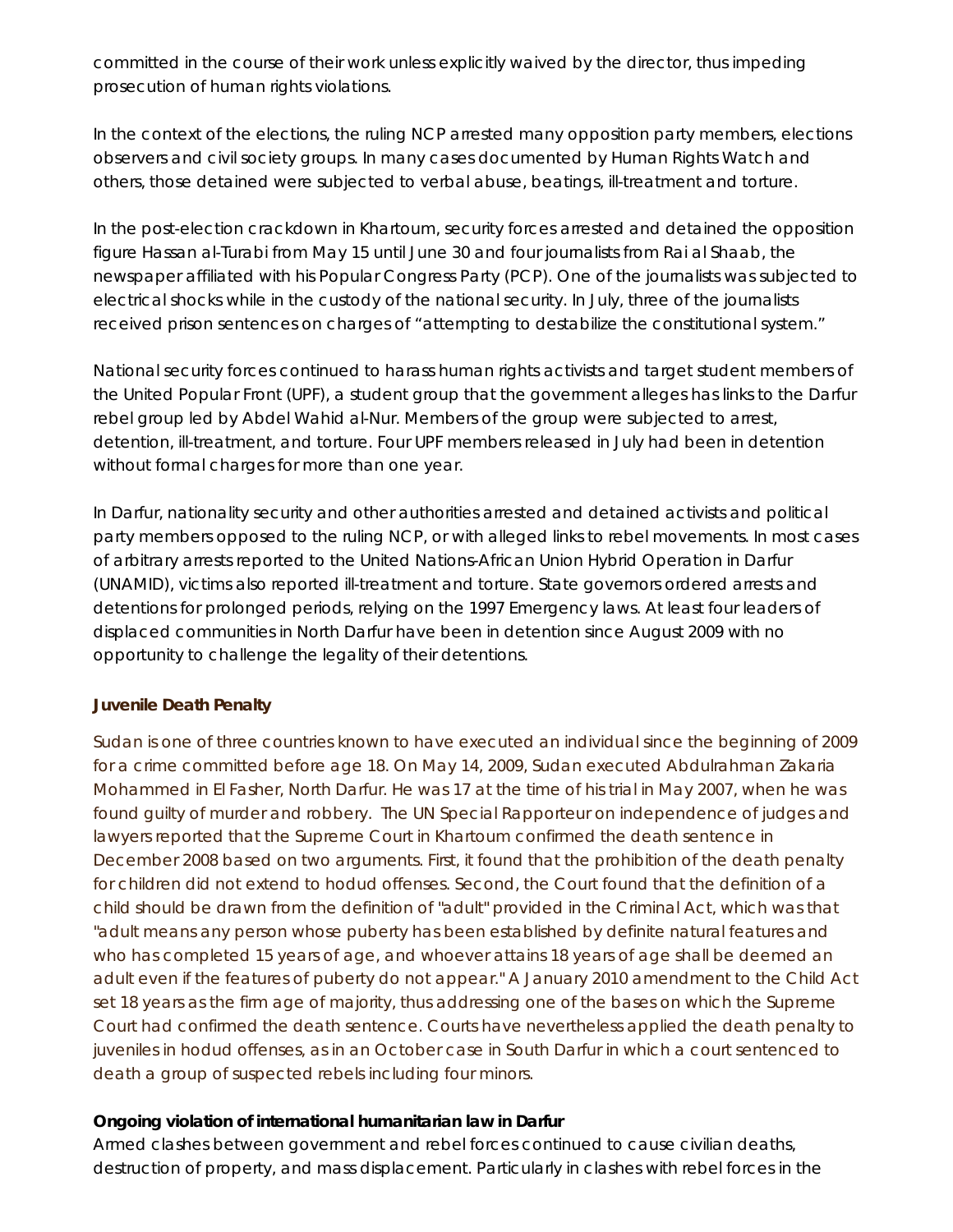areas of Jebel Mun and Jebel Mara in the first half of 2010, government forces and allied militia used air and ground forces to attack civilians in violation of international humanitarian law principles.

### **Access restrictions**

The Sudanese government and to a lesser extent rebel groups have refused UN and humanitarian agencies access to civilian populations affected by violence, depriving these communities of necessary humanitarian assistance. Humanitarian agencies were prevented from reaching civilians affected by government attacks in most parts of eastern Jebel Mara throughout 2010.

The government also restricted access to information by expelling 13 international aid organizations following the issuance of an arrest warrant for President al-Bashir by the International Criminal Court in 2009. The government also closed three important Sudanese human rights organizations, including the only group mandated to provide legal aid to victims of torture and sexual violence.

## **Lack of accountability for crimes in Darfur**

Civilians have borne the brunt of conflict between government and rebel forces, and in clashes between rebel groups, and between armed ethnic Arab groups in South and West Darfur. These conflicts between non-state actors have all led to significant civilian deaths and displacement. In addition, banditry, abductions, and attacks on UN and humanitarian aid operations – which has undermined the international response – has increased sharply but gone unpunished.

The government has not provided accountability for humanitarian law violations, human rights violations, and other crime in Darfur. The culture of impunity is a key factor in the cycle of violence between ethnic groups and in the increase in attacks on UN and humanitarian workers.

In 2010, the government did not implement recommendations of the African Union's High Level Panel on Darfur, led by former South African President Thabo Mbeki. Government promises to investigate and prosecute the most serious crimes in Darfur in October 2010 have not yielded any meaningful prosecutions. The government's most high profile step to bring perpetrators of serious crimes to justice in Darfur, the Special Criminal Court for Events in Darfur (SCCED) created in 2005, resulted in only 13 cases, none of them for serious crimes connected to the conflict. Access to justice remains extremely limited, particularly in cases of sexual violence.

## **Southern Sudan**

### **Weak rule of law**

Patterns of inter-communal violence stemming from cattle-rustling and other localized disputes across Southern Sudan continue to put civilians at risk of physical violence and killings. In 2009 alone, attacks and counter-attacks between armed members of the Murle and Lou Nuer ethnic communities in Jongei state killed well over 1,200 civilians. The Lord's Resistance Army also continued to pose a significant security threat in western parts of the region, particularly in late 2008 when their activities intensified on both sides of the border between Southern Sudan and the Democratic Republic of Congo. LRA have continued to perpetrate attacks, abductions, and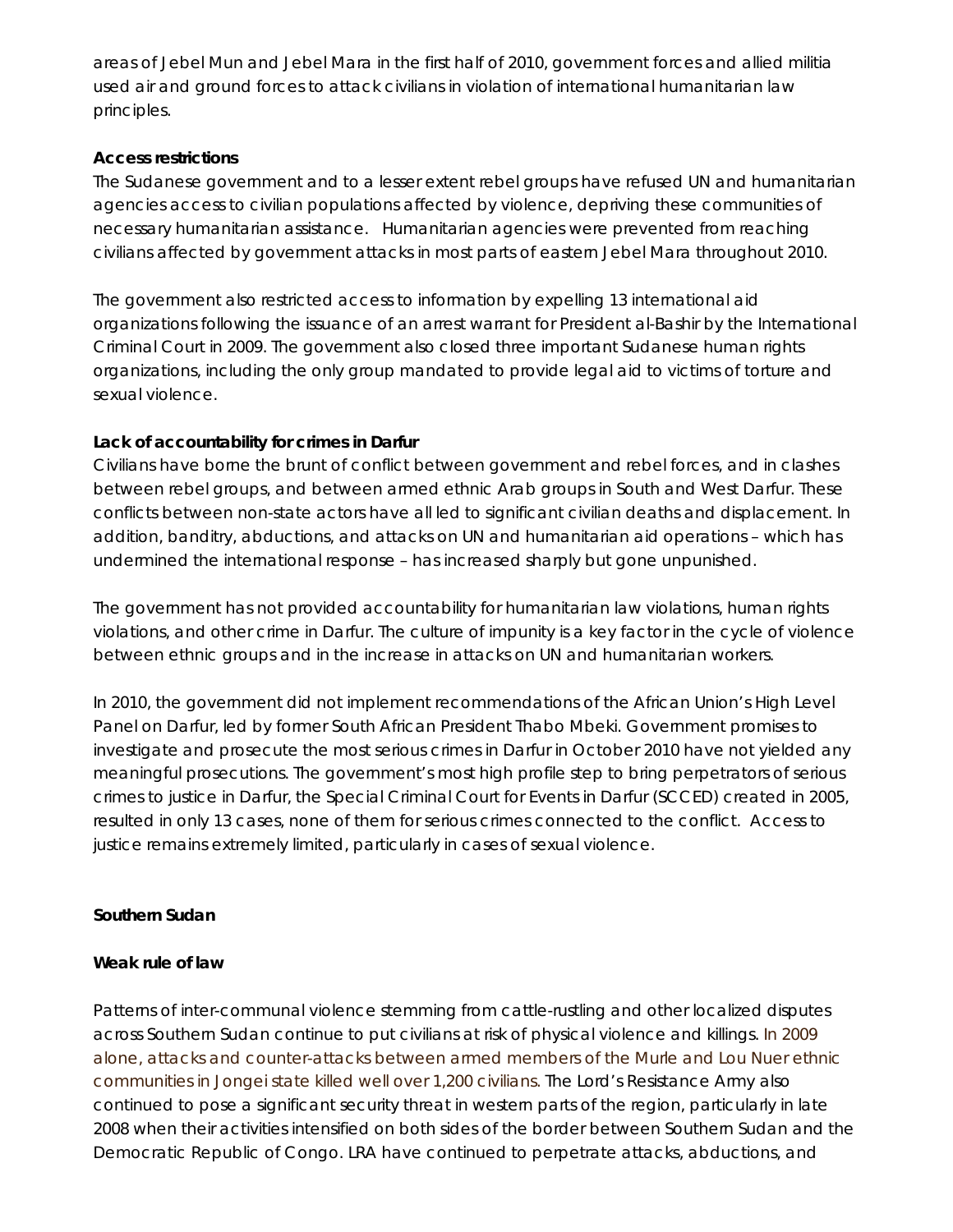killings of civilians in Southern Sudan in 2009-2010, in addition to increased attacks in Congo and Central African Republic.

Weaknesses in the justice sector and lack of accountability mechanisms foster an environment of impunity for violence and human rights violations. Neither the Government of Southern Sudan (GoSS) nor the UN Mission in Sudan has adequately been able to protect civilians from these sources of violence. The Southern Sudan Police Service (SSPS) and SPLA are insufficient in number or resources to repel armed attacks, and not trained to effectively intervene to protect civilians. Many GoSS authorities told Human Rights Watch they believe the only way they can respond to inter-ethnic violence is to engage in forced civilian disarmament.

However, the current piecemeal approach to forced disarmament presents a huge risk to civilians, as illustrated by past operations in which the security forces became abusive to civilians or entered into open conflict with armed communities, sometimes along ethnic line. The most violent example was in 2006 in Jonglei state, when a forceful disarmament campaign of the Lou Nuer communities resulted in fighting between soldiers and armed civilians. Some 1,600 soldiers and armed civilians died in the fighting.

## **Abuses of civilians by security forces**

In Southern Sudan, throughout the elections process, security forces engaged in widespread intimidation, arbitrary arrest, detention, and mistreatment of opponents of the SPLM as well as of election observers and voters. Moreover, grievances over the election results led to armed clashes, particularly in areas where the SPLM faced strong opposition, and patterns of violations against civilians who supported opponents.

In Jonglei state, for example, forces loyal to a former SPLA deputy chief of staff who unsuccessfully ran for state governor clashed with the southern army on multiple occasions after the results were announced, causing human rights violations and thousands of displacements. In Upper Nile state, SPLA clashed with local militia accused of links to SPLM-DC, a breakaway political party, and was responsible for killings and rapes of civilians.

### **Restrictions on expression**

Before and during elections, journalists in Southern Sudan were subjected to intimidation, harassment and arrest and detention. Southern Sudan has yet to enact a legal framework for media.

### **Recommendations**

### **To the Government of National Unity**

- End all deliberate and indiscriminate attacks against civilians in Darfur and other violations of international humanitarian law, and hold those responsible to account.
- Fulfill obligations to cooperate with the International Criminal Court (ICC) including surrendering those subject to ICC arrest warrants to the court.
- Remove all legal immunities, particularly in the 2009 National Security Act, for members of the security forces, and investigate and hold to account those responsible for abuses regardless of rank.